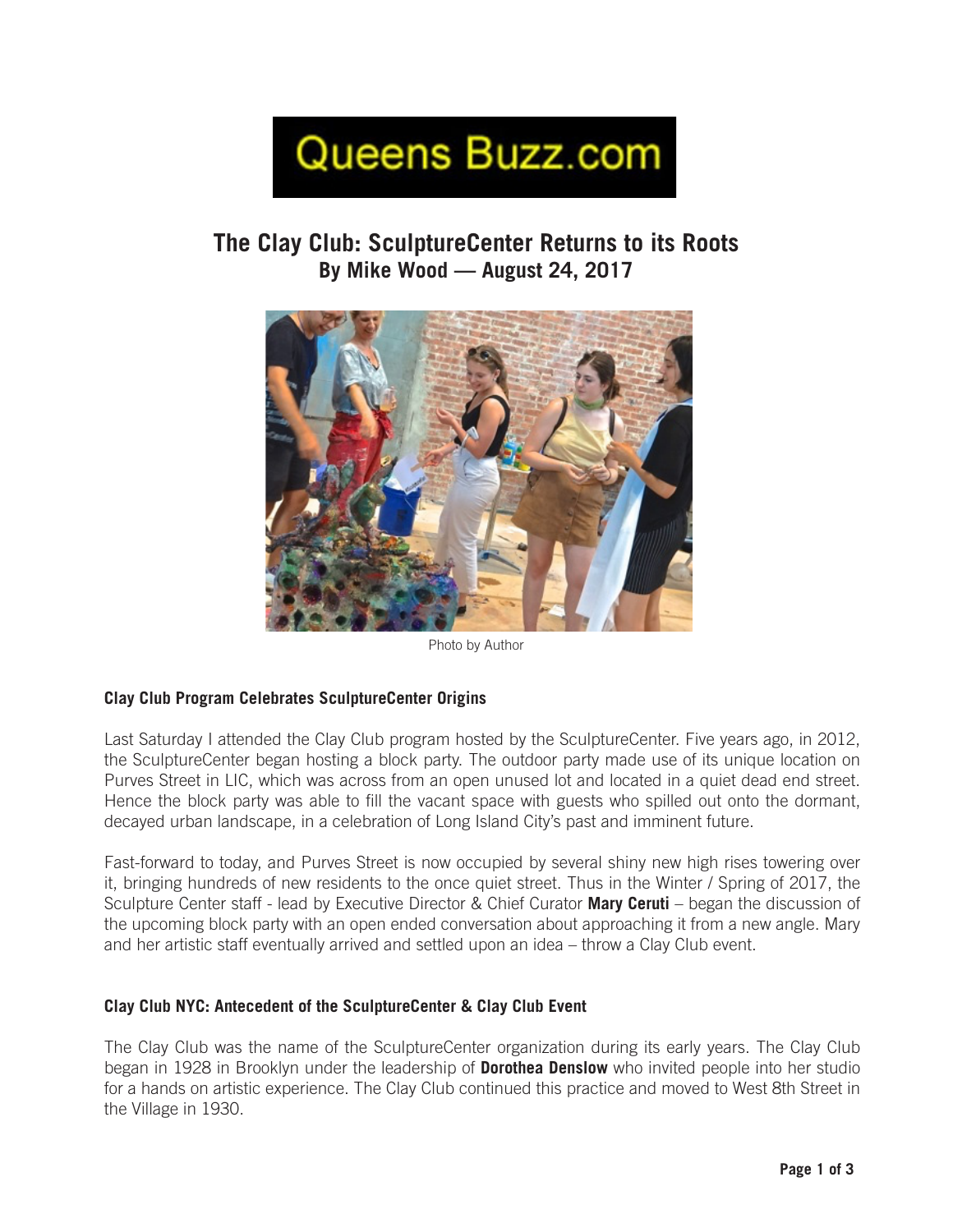From its inception, the Clay Club held an annual picnic on Staten Island, where they made clay sculptures in a natural setting. This went on hiatus in 1939 as WWII broke out in Europe and from 1941 – 1945 many members joined the service to help the U.S. win the war.

#### **LIC Community Art: Clay Club Program in LIC 2017**

When I arrived, near the end of the artistic spectacle, I saw a clay clubbing circus of activity filling the area. Moms, dads, children and all ages in between and above were milling around the site, ensconced in creative three-dimensional endeavors. Some were still engaged in the formation of their creations, while others were entranced in self-congratulatory trances quietly thinking "… I can't believe I did that …". But no matter how quiet they were, I still heard them.

And others were migrating from one clayclub work to another, examining what others had done, engaging in conversations, comparison and even a bit of healthy creative clay competition. It was a satisfying sight to behold, and likely and even more satisfying feeling for those who had participated.

#### **SculptureCenter Staff Members**

I spoke briefly to Executive Director and Chief Curator Mary Ceruti about the event and she told me some of the history mentioned above and below. And Communications & Marketing Manager, **Jillian Scott**, provided me with additional information, including some of what is to follow about their mission and programs, which I supplemented with information I obtained from their website and Wikipedia.

#### **Clay Club Program Fun Facts**

Mary told me that instead of the original plan for 2,000 lbs of raw clay, which is a full ton – that they were able to secure 3,000 lbs of clay. Based on the chimera of clay compositions I saw at the event, it seems that it was put to good use.

Where did the clay come from - I inquired. From a number of different suppliers from in and around NYC metropolitan area I was told.

How many people attended the event – I asked. About 550 in total.

What did people make with the clay – you may ask? This photo slide show contains the answer presented photographically, as it's difficult to describe the creations of sculptures by a thousand hands – literally.

# **A Brief History of the Sculpture Center 1950 - 2017**

In 1950 the Clay Club was renamed the SculptureCenter and the organization moved into a carriage house on 69th Street between Lexington and Third Avenue - where it remained until it moved out to its current location on Purves Street in Long Island City in 2001.

It's worth noting that in 1953 at their 25th anniversary exhibition they featured 87 artists – not the least among them was Isamu Noguchi, as well as Alexander Calder and Louise Nevelson.

# **Purves St LIC: SculptureCenter Building & Site**

The current site of the SculptureCenter was once a Long Island City trolley repair shop. The organization has retained the trolley car repair center exterior, and some of its interior as well, modified by architectural